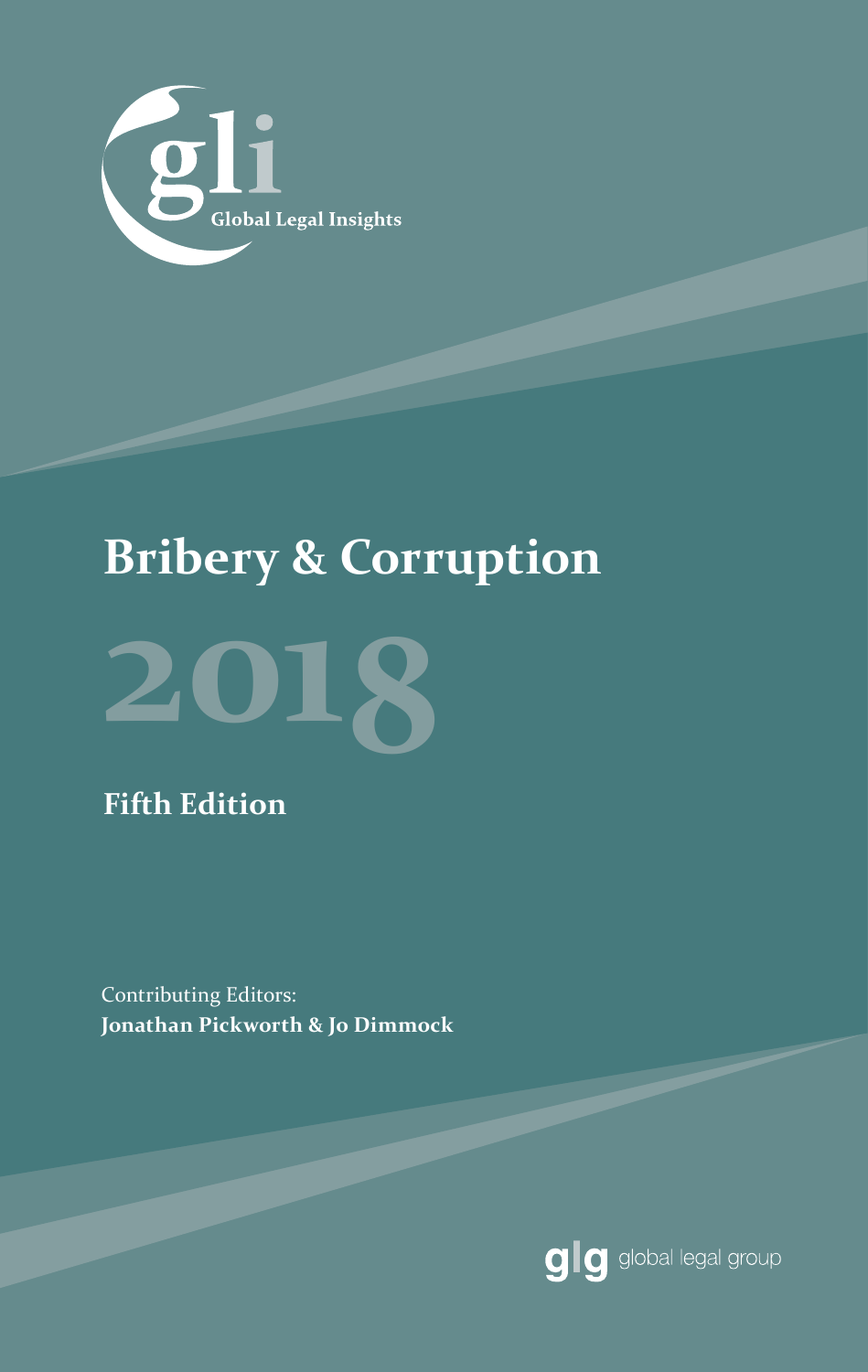#### **CONTENTS**

| Preface                 | Jonathan Pickworth & Jo Dimmock, White & Case LLP                                                                                                                               |     |
|-------------------------|---------------------------------------------------------------------------------------------------------------------------------------------------------------------------------|-----|
| General chapter         | Finding evidential needles in massive data haystacks: the role of financial<br>and data analytic experts in an investigation<br>David Lawler, Keith McCarthy & Paul Nash, Kroll | 1   |
| <b>Country chapters</b> |                                                                                                                                                                                 |     |
| <b>Albania</b>          | Dritan Jahaj & Fatma Muça, Haxhia & Hajdari Attorneys at Law                                                                                                                    | 11  |
| Australia               | Greg Williams & Tobin Meagher, Clayton Utz                                                                                                                                      | 20  |
| <b>Brazil</b>           | Maurício Zanoide de Moraes, Daniel Diez Castilho & Lucas Dotto Borges,<br>Zanoide de Moraes, Peresi, Braun & Castilho Advogados Associados                                      | 37  |
| <b>Cayman Islands</b>   | Martin Livingston & Adam Huckle, Maples and Calder                                                                                                                              | 46  |
| China                   | Hui Xu, Catherine E. Palmer & Sean Wu, Latham & Watkins                                                                                                                         | 56  |
| <b>France</b>           | Stéphane Bonifassi, Bonifassi Avocats                                                                                                                                           | 74  |
| Germany                 | Dr Tobias Eggers & Sebastian Wagner, PARK   Wirtschaftsstrafrecht                                                                                                               | 85  |
| India                   | Aditya Vikram Bhat & Shwetank Ginodia, AZB & Partners                                                                                                                           | 92  |
| <b>Ireland</b>          | Megan Hooper, Imelda Higgins & Heather Mahon, McCann FitzGerald                                                                                                                 | 101 |
| <b>Italy</b>            | Roberto Pisano, Studio Legale Pisano                                                                                                                                            | 111 |
| Japan                   | Daiske Yoshida & Junyeon Park, Latham & Watkins                                                                                                                                 | 122 |
| Luxembourg              | Laurent Lenert & Marlène Muller, Kayser, Lenert & Becker                                                                                                                        | 131 |
| <b>Mexico</b>           | Leonel Pereznieto, Carlos E. Martínez-Betanzos &<br>Andrés Sánchez Ríos y Valles, Creel, García-Cuéllar, Aiza y Enríquez, S.C.                                                  | 140 |
| Romania                 | Mihai Mareş, Mareş / Danilescu / Mareş                                                                                                                                          | 154 |
| <b>Russia</b>           | Hannes Lubitzsch, Noerr                                                                                                                                                         | 173 |
| <b>Serbia</b>           | Vladimir Hrle, Hrle Attorneys                                                                                                                                                   | 184 |
| Singapore               | Jason Chan, Allen & Gledhill LLP                                                                                                                                                | 190 |
| Slovenia                | Uroš Čop, Katarina Mervič & Eva Rop,<br>Law firm Miro Senica and attorneys, Ltd.                                                                                                | 196 |
| Spain                   | Mar de Pedraza Fernández & Paula Martínez-Barros Rodríguez,<br>De Pedraza Abogados, S.L.P.                                                                                      | 208 |
| Switzerland             | Marcel Meinhardt & Fadri Lenggenhager, Lenz & Staehelin                                                                                                                         | 221 |
| <b>Taiwan</b>           | Grace Wang, Wen-Ping Lai & Bessie Y. C. Su, Lee and Li, Attorneys-at-Law                                                                                                        | 231 |
| <b>Turkey</b>           | Orçun Çetinkaya & Burak Baydar, Moroğlu Arseven                                                                                                                                 | 241 |
| <b>Ukraine</b>          | Dr Svitlana Kheda, Sayenko Kharenko                                                                                                                                             | 247 |
| <b>United Kingdom</b>   | Jonathan Pickworth & Jo Dimmock, White & Case LLP                                                                                                                               | 261 |
| <b>USA</b>              | Jeremy B. Zucker, Darshak Dholakia & Hrishikesh N. Hari, Dechert LLP                                                                                                            | 280 |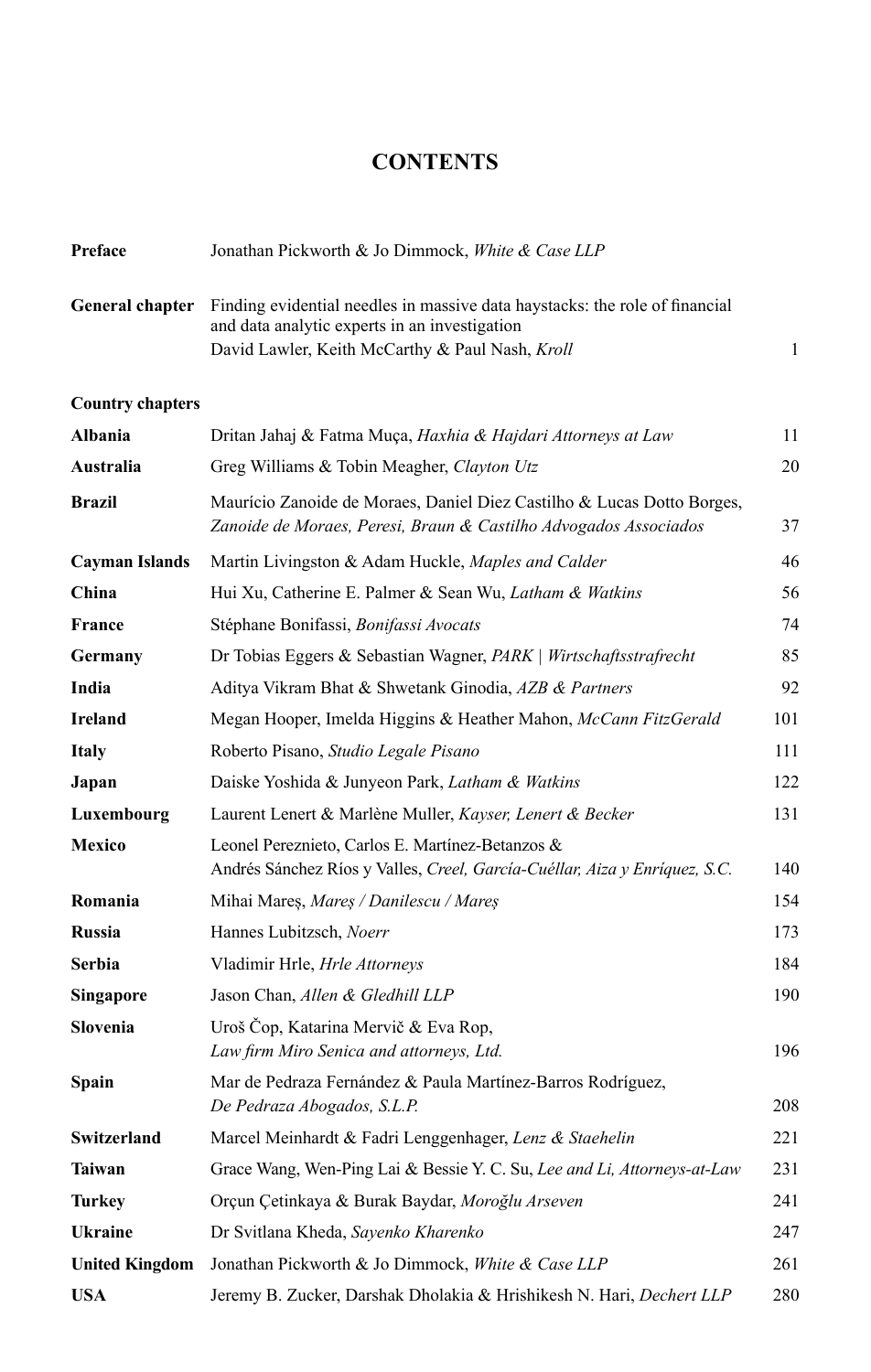# Ukraine

Dr Svitlana Kheda Sayenko Kharenko

#### **Brief overview of the law and enforcement regime**

The Ukrainian anti-corruption legal framework consists of the following major segments: • the anti-corruption legislation itself;

- provisions of the Code of Ukraine on Administrative Offences (the "**Administrative Offences Code**") and the Criminal Code of Ukraine (the "**Criminal Code**") regulating corruption-related administrative offences and crimes; and
- legal provisions establishing the rules of conduct of Ukrainian governmental officials, including officials representing Ukrainian legislative, administrative and regulatory bodies (the "**Officials**").

Starting from 26 April 2015, the main legislative act dealing with combatting corruption in Ukraine is the Law of Ukraine No. 1700-VII "On Preventing Corruption" dated 14 October 2014 (the "**Anti-Corruption Law**"). The Anti-Corruption Law:

- defines corruption, a corruption offence, an unjustified benefit and, importantly, a gift;
- distinguishes between a corruption offence and a corruption-related offence;
- introduces changes in the groups of subjects of liability for corruption offences;
- provides for an algorithm for preventing acceptance of unjustified benefits and gifts, and for dealing with them when provided;
- introduces several important restrictions aimed at preventing and combatting corruption (e.g. restriction on receiving gifts by Officials);
- sets up the rules aimed at preventing corruption in legal entities;
- introduces certain changes related to liability for corruption and corruption-related offences to the Criminal Code and the Administrative Offences Code;
- regulates protection of whistle-blowers;
- emphasises the importance of corporate anti-corruption compliance programmes;
- establishes the ethical conduct rules for certain groups of Officials; and
- tightens the financial control regulation for Officials.

Unlike the U.S. Foreign Corrupt Practices Act (**FCPA**) and the UK Bribery Act 2010 (**UKBA**), the Anti-Corruption Law does not have extraterritorial application. However, recently there have been discussions among some members of parliament about the need to make its application extraterritorial, in particular to prohibit corruption of foreign Officials. Nor does the Anti-Corruption Law use the term 'bribery'; however, the legal meaning of the bribery notion under the FCPA and the UKBA is mostly covered by the corruptionrelated crimes of the Criminal Code (e.g. corruption payments to the officers of private companies and persons rendering public services, exercising undue influence, giving unjustified benefits to Officials, etc.).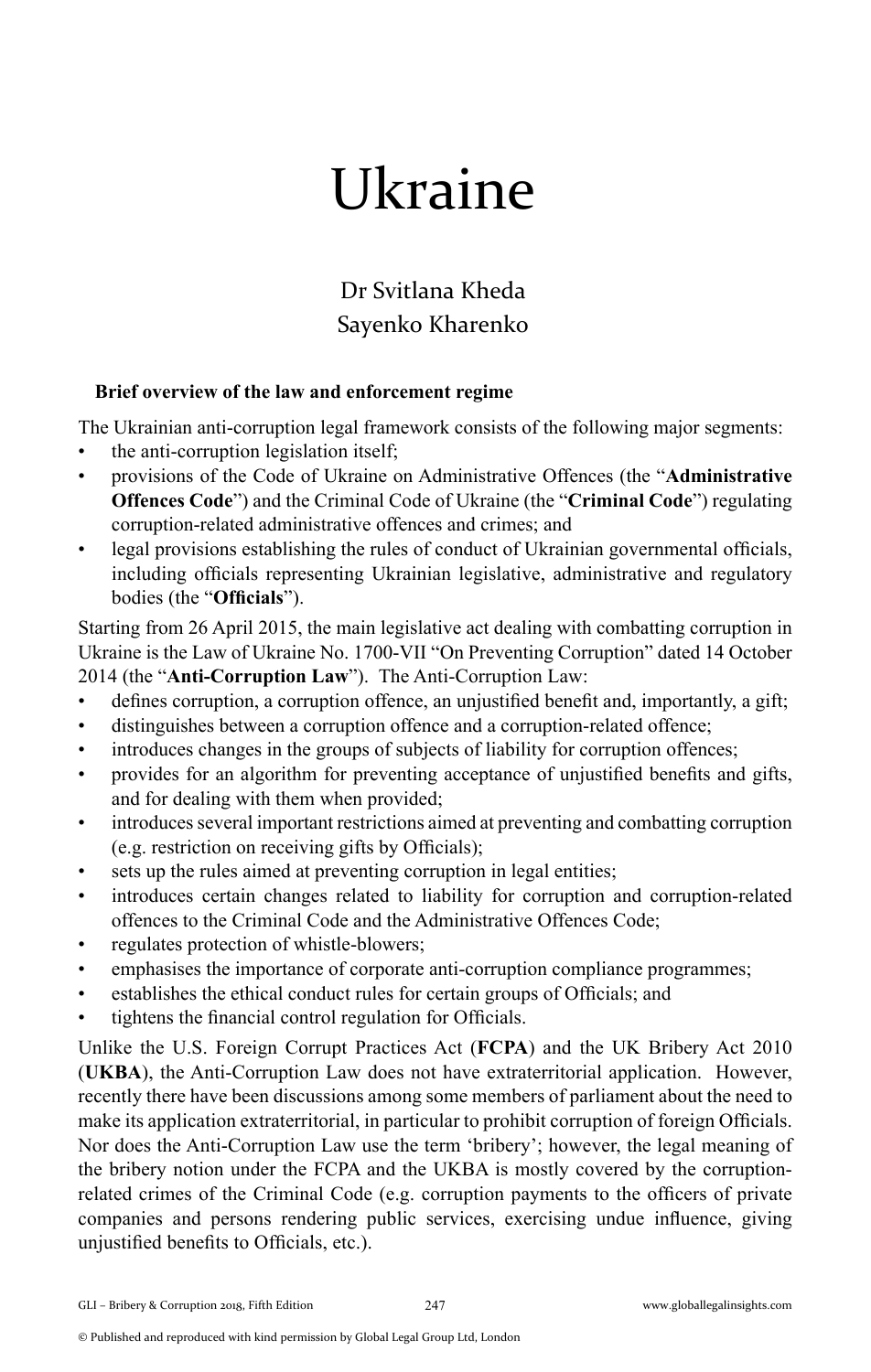In 2014, Ukraine became a jurisdiction, the legislation of which provides for criminal liability of companies, including for crimes of corruption committed by their authorised representatives (*please see section below, 'Company liability for corruption offences', for more detail*).

Neither the Anti-Corruption Law nor the Criminal Code establish liability of the officers and employees of the company for corruption offences and crimes committed by agents and other third parties, including if they commit them specifically to get business, keep business, or gain a business advantage for this company.

#### Bribery *vs* unjustified benefits

The notable distinction of the Ukrainian anti-bribery and anti-corruption legislation is that it has never clearly distinguished between corruption and bribery. For instance, the Anti-Corruption Law contains provisions directly or indirectly related to bribery (e.g. gifts to officials, payment of charitable contributions, membership of NGOs, etc.) and the legal meaning of the bribery notion under the FCPA is mostly covered by the corruptionrelated crimes of the Criminal Code (e.g. corruption payments to the officers of private companies and persons rendering public services, exercising undue influence, giving unjustified benefits to officials, etc.). However, the legal notions of 'bribe' and 'bribery' were eliminated from the Ukrainian law a few years ago and replaced with the notion of 'unjustified benefits', (i.e. the term 'bribery' is no longer used under Ukrainian law). Therefore, the words 'anti-corruption legislation' or 'anti-corruption legal framework' will be a sufficient equivalent of bribery in the meaning of the FCPA and the UKBA.

Under the Anti-Corruption Law, the unjustified benefits are defined as money or other property, preferences, advantages, services, non-pecuniary assets, and any other benefits of non-pecuniary or intangible nature that are being illicitly promised, offered, delivered, or received. Under the old anti-corruption legislation, the unjustified benefits were defined as money or other property, preferences, advantages, services, non-pecuniary assets being illicitly promised, offered, delivered, or obtained free of charge or at a price lower than a minimum market value. This definition suggested two tests for classifying benefits as unjustified, being their promise, offer, delivery or obtaining: (1) illicitly; and (2) free of charge or at a price lower than a minimum market value. In the definition of the unjustified benefits provided by the Anti-Corruption Law, the second test (i.e. price) is missing. Considering that the unjustified benefits are the key category of the anti-corruption legislation, its definition in the present wording gives the law enforcement authorities and courts more discretion in applying the anti-corruption laws and deciding on the guilt of the potential subjects of liability for corruption offences.

Subjects of liability for corruption offences, corruption and corruption offence

The term 'Officials' is not defined in the Anti-Corruption Law *per se*. However, it speaks of the 'individuals authorised to perform state or local government functions' and covers government officials, as well as public servants and local government officers.

In addition to Officials, Article 3 of the Anti-Corruption Law lists other groups of individuals who potentially can be held liable for committing corruption offences (the "**Subjects of Liability**"), including:

• persons conferred the same status as persons authorised to perform state or local government functions for the purposes of the Anti-Corruption Law, namely: (i) officers of the public legal entities other than Officials, as well as members of supervisory boards of public banks, public companies and public for-profit organisations (the "**Public Entity Officers**"); (ii) individuals, other than public servants or local government officials,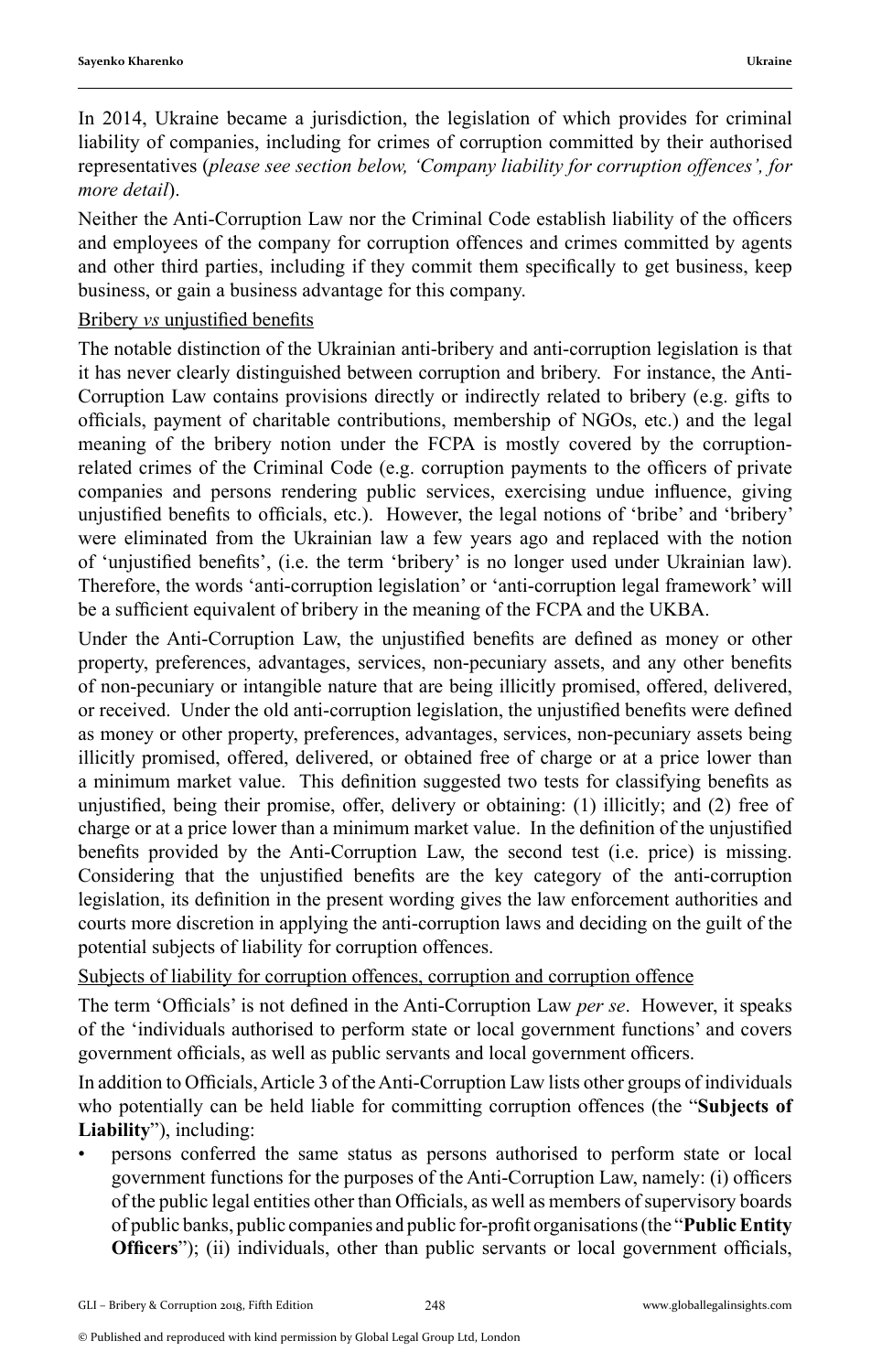rendering public services (e.g. auditors, notaries, experts, and other persons determined by law) (the "**Public Services Officials**"); and (iii) representatives of NGOs, scientific and educational institutions, and relevant experts of contest committees created in accordance with the Law of Ukraine on the Public Service;

- individuals permanently or temporarily holding positions related to organisational, executive, or administrative and economic responsibilities, or persons specifically authorised to perform such duties in any private company in accordance with the law, as well as other individuals who are not officers but perform works for or render services to such companies based on respective agreements (in cases provided by the Anti-Corruption Law) (the "**Private Company Officers**");
- duly registered parliamentary candidates, presidential candidates, as well as local councils and government candidates; and
- individuals who: (i) receive funds and property in the course of implementing in Ukraine technical and other assistance (including grant-in-aid) programmes in the anticorruption area (either directly or via third parties, or as otherwise may be provided by a relevant programme (project); (ii) systematically, within a year, provide services related to implementing the anti-corruption policy standards, if financing of (payment for) such work/services is provided within the framework of a technical or other assistance (including grant-in-aid) programme in the anti-corruption sphere; and (iii) are managers or members of the governing bodies of NGOs and non-profit companies engaged in the anti-corruption activities and/or participating in taking measures aimed at fighting and preventing corruption.

Ukrainian law defines corruption as an activity of Officials and other Subjects of Liability aimed at unlawful use of their powers and related opportunities to obtain unjustified benefits or accept such benefits, or accept a promise/offer of such unjustified benefits for themselves or other individuals, as well as a promise/offer of unjustified benefits to Officials and other Subjects of Liability or provision of unjustified benefits to them or, at their demand, to other individuals or legal entities, aimed at persuading Officials and other Subjects of Liability to unlawfully use their powers and related opportunities.

The Anti-Corruption Law distinguishes between a corruption offence and a corruptionrelated offence, which is a novelty in the Ukrainian anti-corruption regulation. A corruption offence is the intended act of corruption, for which the law establishes criminal, disciplinary and/or civil law liability, committed by an Official or other Subjects of Liability.

A corruption-related offence is a wrongdoing that does not fall under the characteristics of corruption but violates the requirements, prohibitions and limitations imposed by the Anti-Corruption Law, for which the law establishes criminal, administrative, disciplinary and/or civil law liability, committed by an Official or other Subjects of Liability.

The Anti-Corruption Law gives significant attention to prevention and regulation of the conflict of interest. Under this Law, the key for establishing a potential or real conflict of interest of Subjects of Liability is discovering their private interest that may affect the objectivity and impartiality of their decisions or performance of their official or representative duties. The Anti-Corruption Law defines a private interest as any tangible or intangible interest of a person, including the one caused by his/her personal, family, friendship, and other outside-of-duty relationships with individuals and legal entities, including those arising from membership in and activities of political, religious and other NGOs. The conflict of interest may arise if the restrictions established by the Anti-Corruption Law are violated (e.g., those related to receiving gifts, new employment after quitting the public service, etc.).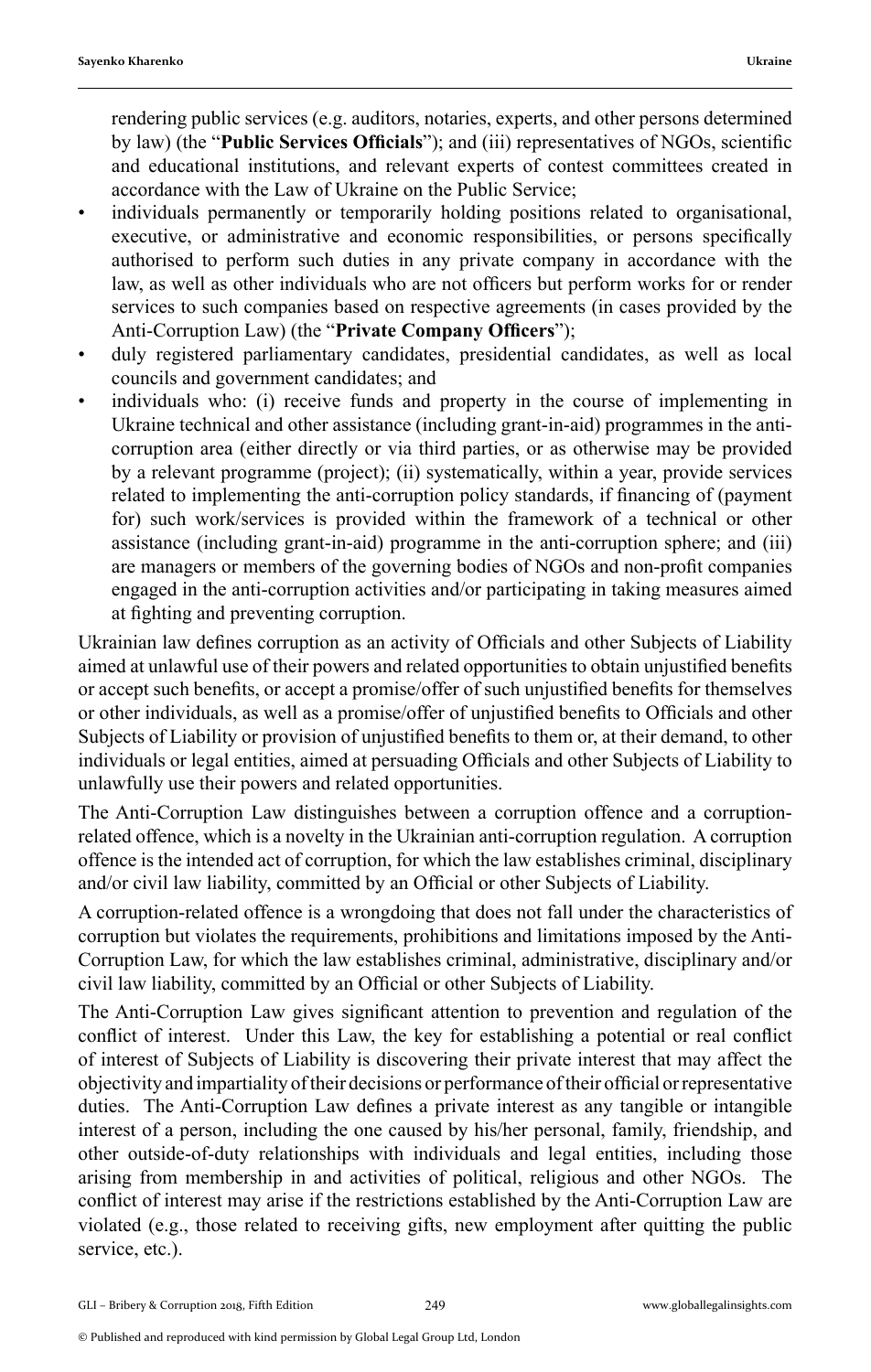#### Liability for corruption offences

The Anti-Corruption Law sets forth criminal liability for legal entities (*discussed in section 'Company liability for corruption offences' below*), as well as criminal, administrative, civil and disciplinary liability for corruption offences and corruption-related offences for responsible Officials and other Subjects of Liability.

The Anti-Corruption Law introduced a new wording to or supplemented several Sections of the Administrative Offences Code resulting in increased administrative liability for corruption-related offences. This includes establishing administrative liability for violating the restrictions to:

- engage in other paid or entrepreneurial activities (except for teaching, scientific and creative work, as well as some other activities);
- become a member of governing bodies of profitable companies (except when representing the state interests in the governing bodies of such companies);
- receiving gifts;
- violating the financial control requirements;
- preventing and resolving conflicts of interest;
- unlawful use of information which became known during performance of the official duties; and
- failure to take anti-corruption measures.

Additionally, the Anti-Corruption Law introduced a new Article 18846 into the Administrative Offences Code, establishing liability for:

- not observing the lawful requirements (orders) of the National Anti-Corruption Agency of Ukraine (the "**Anti-Corruption Agency**");
- failing to provide it with information and documents (violation of the statutory terms of their provision); or
- providing knowingly untrue or incomplete information.
- The Criminal Code provides for the following types of corruption crime:
- receiving unjustified benefits;
- receiving the offer or promise of unjustified benefits;
- promising or providing unjustified benefits;
- corrupt payment<sup>1</sup> to Private Company Officers;
- corrupt payment to Public Services Officials;
- corrupt payment to an employee of an entity, other than the Official, or a person working for the benefit of an entity;
- unlawful enrichment; and
- unlawful influencing of Officials performing state duties.

#### Penalties for individuals convicted of corruption offences

Depending on the degree and type of a particular crime, corruption crimes committed by individuals are punishable by (as a single penalty or in combination with the below penalties):

- a fine;
- community works;
- confinement or imprisonment; and, as the case may be; and
- deprivation of the right to hold certain office or engage in certain activities for up to three years and confiscation of property and/or special confiscation.

#### Other legal consequences of corruption activities

Under Ukrainian law, information on persons liable for corruption shall be listed in the Unified Register of Individuals Liable for Committing Corruption Offences within three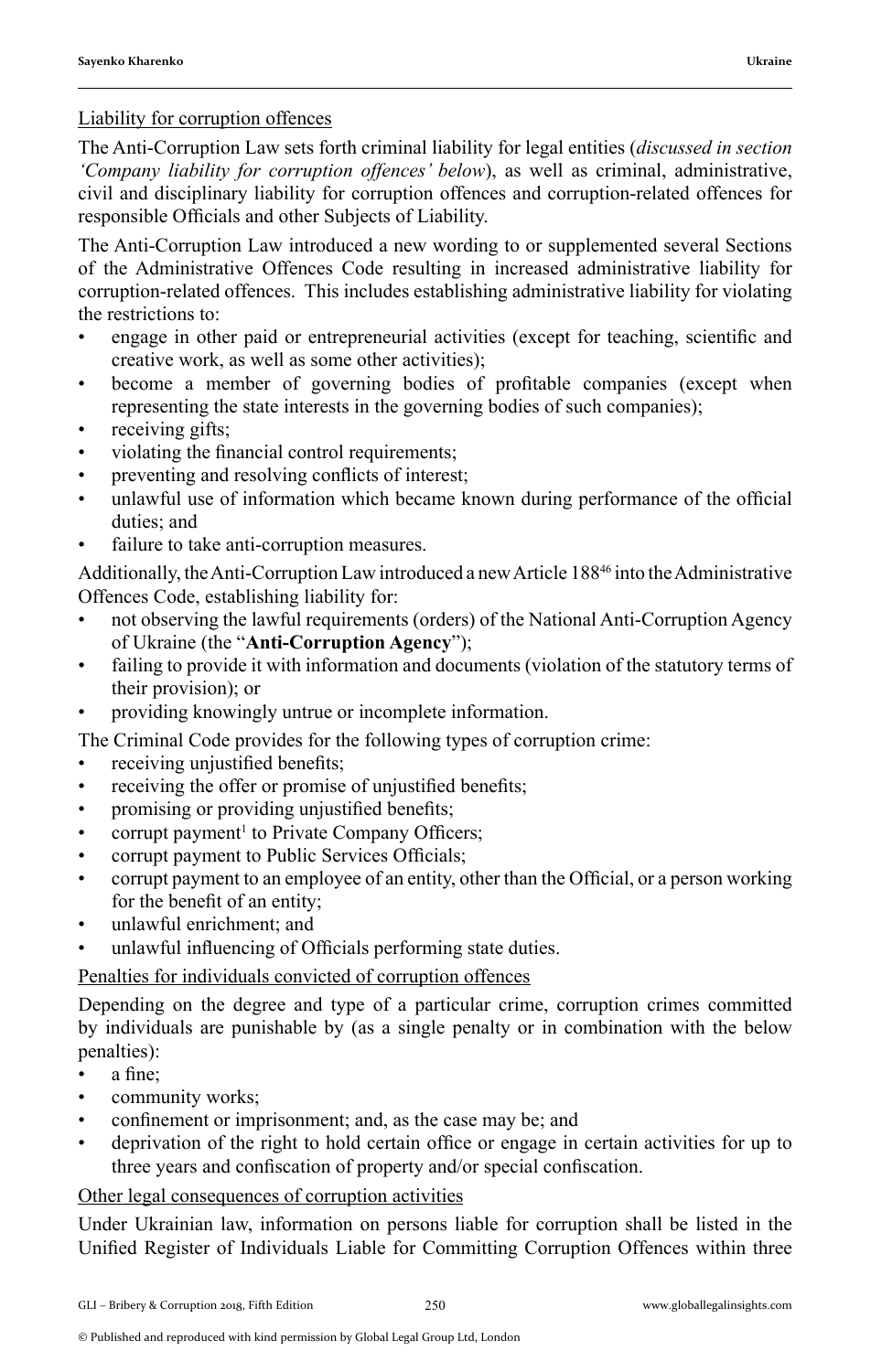days of the coming into force of a respective judgment, or receipt by the Anti-Corruption Agency of the paper copy of the internal order of the relevant employer on taking disciplinary action for committing a corruption/corruption-related offence.

Under Article 22 of the Anti-Corruption Law, performance of duties of an Official or another Subject of Liability shall be suspended if formal charges are filed against such person to initiate prosecution for committing a crime within the scope of his/her official duties. Officials brought to criminal or administrative liability for corruption offences shall be subject to dismissal within three days after a respective judgment comes into force, unless otherwise provided by law.

The Anti-Corruption Law supplemented Article 36 of the Labour Code of Ukraine (the "**Labour Code**") with a new ground for employment termination, namely concluding an employment agreement (contract) contrary to the requirements of the Anti-Corruption Law established for Officials listed in Article 3, part 1 (1) of the Anti-Corruption Law.

According to Article 53 of the Anti-Corruption Law, whistle-blowers cannot be fired or caused to terminate their employment, or brought to disciplinary liability or otherwise face retaliation (or be threatened with retaliation) by their employers in connection with reporting by such whistle-blowers of violations of the Anti-Corruption Law committed by other persons. Article 235 of the Labour Code was amended with a new provision aimed at protecting whistle-blowers or members of their families from such retaliation. The new part 4 of this Article 235 provides that in case whistle-blowers refuse being reinstated at their job, they shall be entitled to compensation in the amount of their average salary for six months. The above should be considered, in particular, during the workforce restructuring.

Apart from the aforementioned administrative, criminal and disciplinary liability, Officials violating provisions of the Anti-Corruption Law may be held liable for damages. In addition, they can be forced to eliminate the consequences of their corrupt actions by:

- compensating damages;
- annulling unlawful laws, regulations and decisions initially enacted in the course of corruption activities;
- restoring rights of and compensating damages to the offended companies and individuals; and
- seizing the unlawfully gained property.

#### Anti-Corruption Agency

Under the Anti-Corruption Law, the Anti-Corruption Agency is a central government body having a special status and tasked with forming and implementing the state anti-corruption policy. The Anti-Corruption Agency is authorised, in particular, to:

- control and verify financial declarations of Officials, keep and publish such declarations, as well as monitor the Officials' way of living;
- control compliance with the statutory restrictions regarding the political parties financing and financial reporting;
- maintain the Uniform State Register of Declarations of Individuals Authorised to Perform State Functions or Local Government Functions and the Uniform State Register of Individuals who Committed Corruption and Corruption Related Offences;
- develop a template anti-corruption compliance programme for legal entities; and
- cooperate with whistle-blowers, ensure their legal and other protection, and bring to liability those guilty of violating whistle-blowers' rights related to notification of possible corruption or corruption-related offences.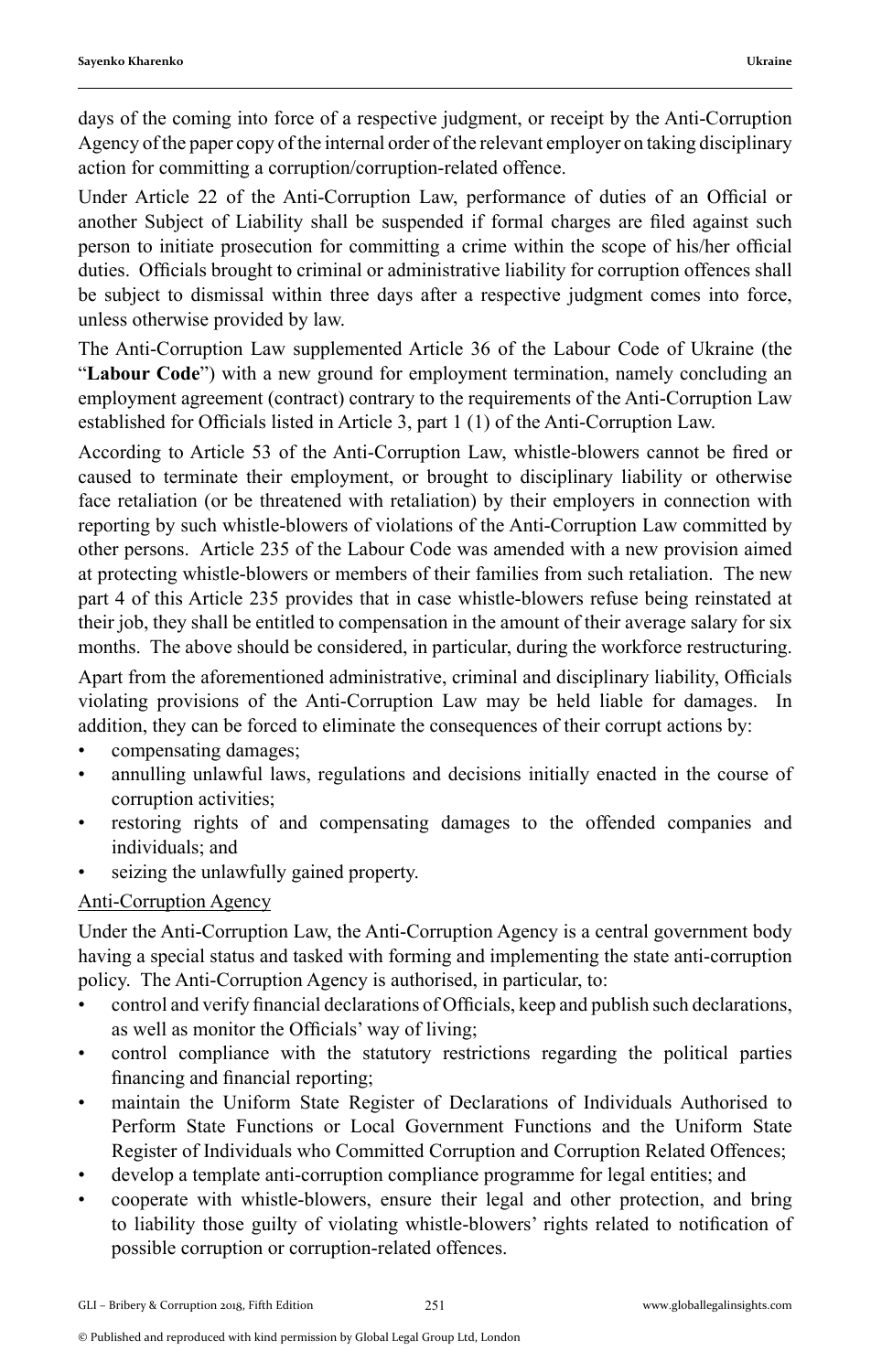Under the Criminal Procedure Code of Ukraine (the "**Criminal Procedure Code**"), investigation of the abovementioned corruption offences falls within the competence of the Ministry of Internal Affairs of Ukraine, the Prosecutor's Office of Ukraine and the Security Service of Ukraine.

The National Bureau of Investigations is responsible for investigating offences committed by the highest Officials, as well as by judges and officers of the law enforcement bodies, except for the offences within the investigation authority of the Anti-Corruption Bureau (defined below).

In accordance with the Law of Ukraine No. 1698-VII "On the National Anti-Corruption Bureau of Ukraine", the National Anti-Corruption Bureau of Ukraine (the "**Anti-Corruption Bureau**") is a state law enforcement agency authorised with preventing, detecting, stopping, investigating, and exposing corruption offences within its competence, as well as discouragement from committing new ones. The task of the Anti-Corruption Bureau is fighting corruption crimes committed by high public Officials that threaten the national security of Ukraine.

#### **Overview of enforcement activity and policy during the last year**

Recently, the Ukrainian anti-corruption legislation was significantly amended. For instance, some important amendments were introduced to the Anti-Corruption Law (e.g., the list of the Subjects of Liability was extended), and the Law No. 1975 "On Amending Certain Laws of Ukraine Regarding the Specifics of Exercising Financial Control over Particular Categories of Officials" was enacted on 23 March 2017.

In 2016–2017, the Anti-Corruption Agency adopted its first regulations giving some guidance regarding several important issues (e.g., conflict of interest in activities of Officials, Officials' gift *vs.* entertainment, companies' anti-corruption compliance programmes, etc.). The most significant of these acts are: (i) the Methodical Recommendations Related to Preventing and Regulating the Conflict of Interest in Activities of Persons Authorized to Perform State or Local Government Functions and Related Individuals (Decision No. 2 dated 14 July 2016); (ii) the Model Anti-Corruption Program for Legal Entities (Decision No. 75 dated 2 March 2017); and (iii) the Procedure for Informing the Anti-Corruption Agency on Opening a Foreign Currency Bank Account Abroad (Decision No. 20 dated 6 September 2016).

On 5 August 2016, the National Public Service Agency of Ukraine approved the General Code of Ethical Conduct of Public Servants and Local Government Officials.

Considering that the Anti-Corruption Law became fully effective on 26 April 2015, and other anti-corruption legislation was significantly amended and that the new legislation introduces a number of new notions and concepts into the Ukrainian law, the enforcement of the new anti-corruption legal framework remains an issue, while the success of its application will largely depend on interpretation of the new laws by the Ukrainian enforcement agencies and courts.

There have been no significant or policy-shaping court cases in the anti-corruption area during the last year. On the other hand, court rulings on various corruption/corruptionrelated offences seem to be relatively consistent for many years in a row.

Based on established court practice, it appears that the most frequently prosecuted corruption-related cases remain crimes punishable under Article 368 of the Criminal Code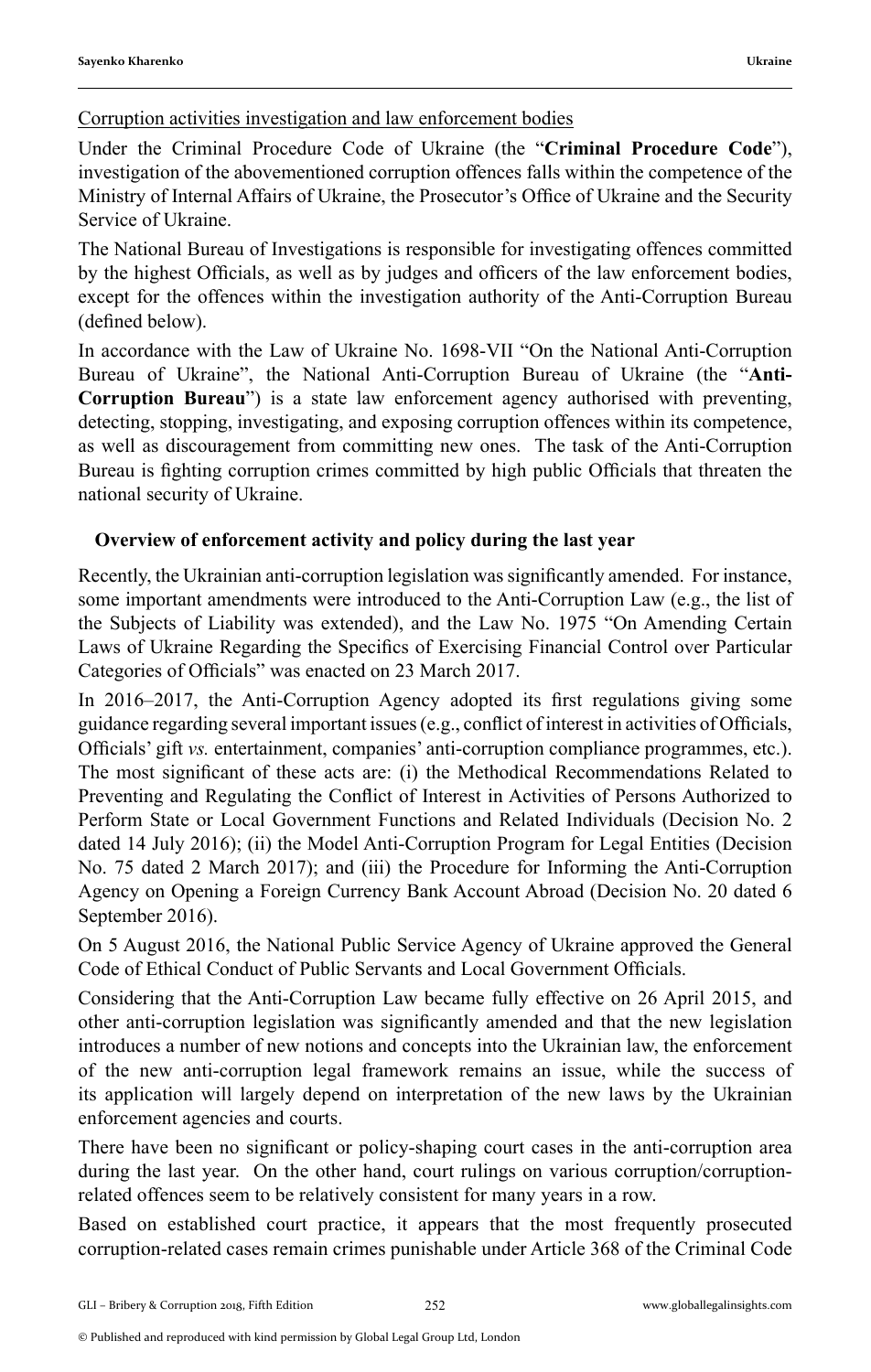(i.e. for accepting the offer or promise of unjustified benefits, or for receiving unjustified benefits by an Official). Particular punishment ordered by courts normally depends on the circumstances of a committed crime, position held by the Official, amount of the unjustified benefits involved, and the level of the criminal intent's implementation.

The established court practice evidences that law enforcement in the anti-corruption area remain rather subjective in Ukraine. Mainly prosecution and conviction have been carried out with respect to mid- or low-level Officials (i.e. mostly local government Officials), judges and Public Entity Officers, as well as related to so-called "social corruption" (e.g. against doctors, teachers, etc.).

In 2017, the number of corruption-related criminal proceedings increased. However, there were many instances when the sentence was too mild as compared, for instance, to the amount of unjustified benefits received by the Official. Ukrainian courts also seem to avoid imprisoning Officials found guilty in corruption crimes, punishing them with a fine or another milder sanction.

The Ukrainian legal and business community is anticipating first court rulings related to bringing companies to criminal liability for corruption offences to receive some guidance on prospective law enforcement in this area.

#### **Law and policy relating to issues such as facilitation payments, gifts and hospitality**

#### Facilitation payments

Unlike the FCPA, facilitation payments are not allowed by Ukrainian legislation. The facilitation or 'grease' payments defence under the FCPA should be carefully considered while doing business in Ukraine. Normally in Ukraine, various central and local government agencies and state and municipal entities officially establish higher fees for the expedited performance of their services. Therefore, any payments other than such official fees may be viewed as corruption under Ukrainian law.

#### Gifts

Under Article 1 of the Anti-Corruption Law, the notion of a 'gift' is defined as money or other property, advantages, preferences, services, intangible assets provided/received free of charge or at a price lower than the minimum market price. This legal definition of a gift is rather broad and the only clear test for distinguishing between a gift and an unjustified benefit seems to be the pecuniary nature of the gift. Analysis of the relevant provisions of the Anti-Corruption Law allows another test for differentiating between a gift and an unjustified benefit, being the illegitimate ground for providing/receiving unjustified benefits. Finally, a gift is something that can be given/received, while an unjustified benefit is something that can also be promised/offered.

Based on the above, a company or an individual presenting a gift to an Official may bear a risk of such gift being treated as a corrupt payment or provision of unjustified benefits (i.e. commit corruption crimes punishable under the Criminal Code), depending on the value of the gift, intent of the gift giver, circumstances and the timeframe.

Article 23, part 1 of the Anti-Corruption Law bans Officials, as well as Public Entity Officers and Public Services Officials (the "**Restricted Individuals**") from demanding, asking and receiving, either directly or through closely associated persons, gifts from legal entities and individuals: (i) with respect to conducting activity related to the implementation of state or municipal government functions by liable individuals; and (ii) from subordinates of such persons (the "**Prohibited Instances**").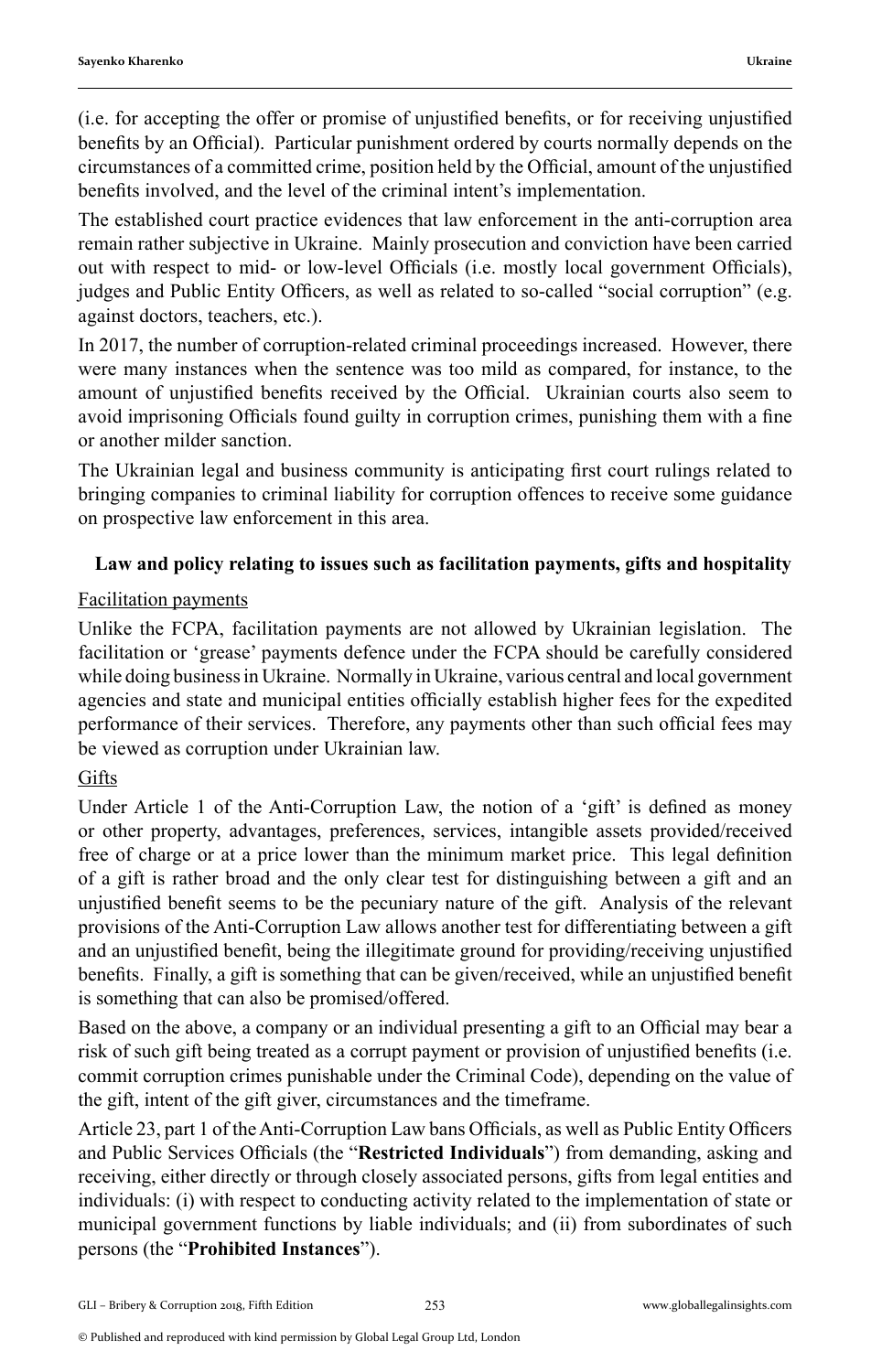An Official can be held criminally liable for receiving unjustified benefits only if s/he received those unjustified benefits for performance (non-performance) of actions, which could have been performed only by using his/her powers or duties in his/her capacity as an Official or related to his/her position.

An Official can be charged for committing the act of corruption notwithstanding his/her actual performance or non-performance of any actions (their consequences) for the benefit of a person who provided this Official with the valuables, services, preferences or other benefits (i.e. the mere fact of the receipt of benefits is sufficient for bringing the charges).

Notwithstanding the abovementioned prohibition on Officials and Restricted Individuals receiving gifts from companies and individuals, these individuals may accept so-called "permitted" gifts, as follows: (i) gifts (except for the Prohibited Instances) consistent with the generally recognised ideas for hospitality (the "**Business Gifts**"); (ii) gifts received from close persons; and (iii) gifts provided as generally available discounts for goods, services, and wins, prizes, and bonuses (the "**Permitted Gifts**").

Any of the Permitted Gifts cannot be presented: (i) on a regular basis; and (ii) to affect the objectivity and impartiality of decisions taken by an Official/Restricted Individual receiving a Permitted Gift or performing/non-performing actions by such person within his/ her authorities.

Under the Anti-Corruption Law, the value of a one-time Business Gift may not exceed the amount of one minimum subsistence level amount established for capable of working individuals on the date of a particular gift acceptance (currently constituting  $\epsilon$ 55). The aggregate value of gifts from the same person (group of persons) within a given year should not exceed two minimum subsistence level amounts established for individuals capable of working as of 1 January of the year during which the gifts were received (currently being €110).

The above 'group of persons' notion is a recently introduced amendment. Therefore, there is no official or any commonly accepted interpretation of it yet. The 'group of persons' can mean either several persons visiting an official and presenting a gift to him/her at the same time, or just people from the same organisation presenting gifts to such official during a given year. In the latter case, this amendment appears to be a more precise equivalent of the 'same source' notion under the previous anti-corruption statute. Therefore, until there is more clarity on this issue, it is recommended to interpret the 'group of persons' as people from the same organisation.

It should be emphasised that not only the gift's value, but also the circumstances under which it is presented are important for determining the corporate policy for giving gifts to Officials. Under certain conditions, even a Business Gift of the equivalent of  $\epsilon$ 20 or a modest private lunch with an Official could raise the suspicion of the law enforcement authorities and result in allegations of corruption. Therefore, in addition to the value/timeframe established by the Anti-Corruption Law, it is always important to consider circumstances under which each particular gift is presented. Otherwise, there is a significant risk of prosecution against responsible Officials, a company's officers or a company itself.

#### Hospitality/entertainment

There is no definition of a hospitality/entertainment under Ukrainian law. However, the definition of the gift provided in the Anti-Corruption Law seems to be broad enough to cover hospitality/entertainment (similarly to the FCPA, UKBA, and some other foreign antibribery legislation). This is supported by Section 5.2 of the Methodical Recommendations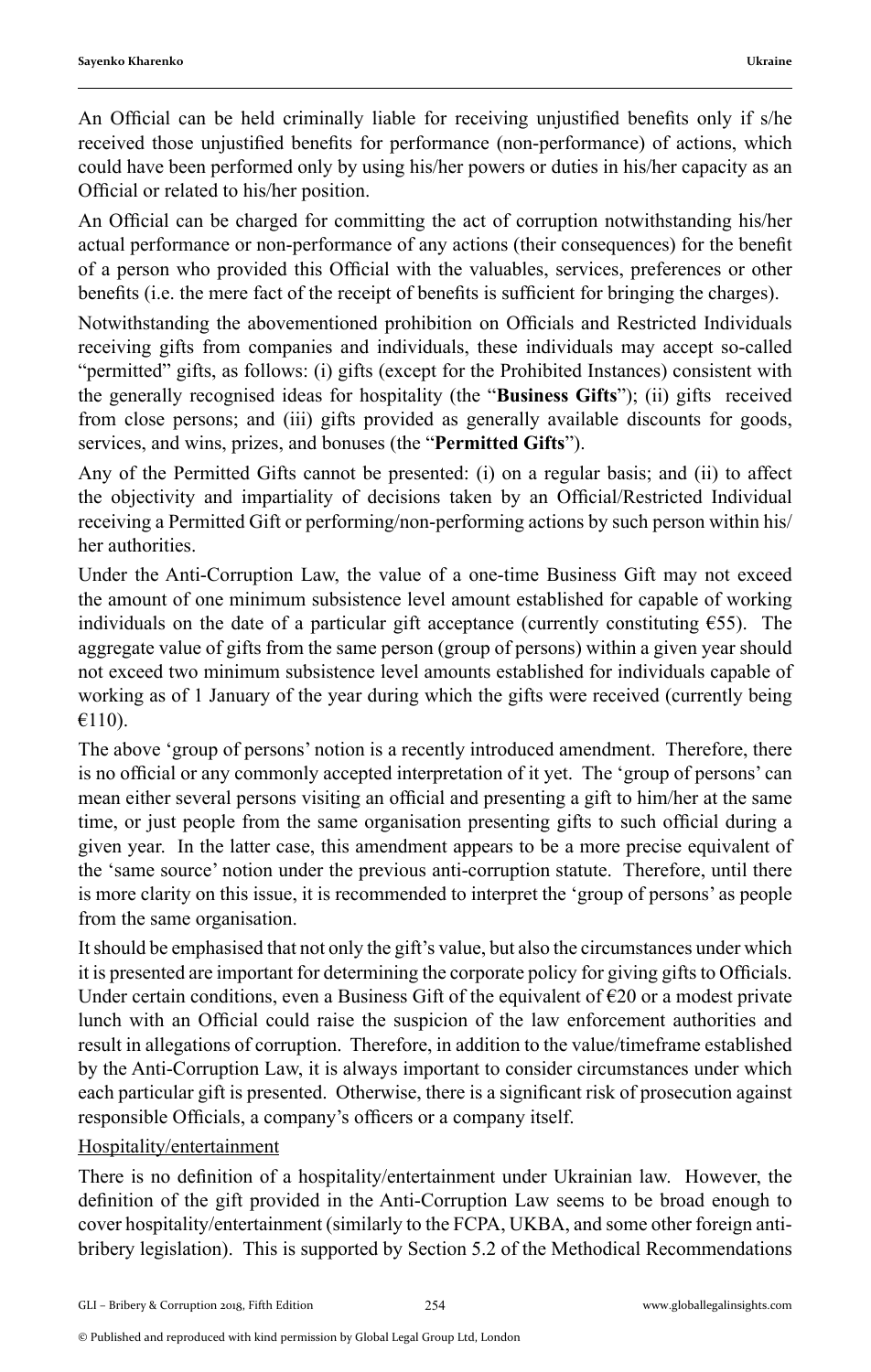Related to Preventing and Regulating the Conflict of Interest in Activities of Persons Authorized to Perform State of Local Government Functions and Related Individuals approved by Decision No. 2 of the Anti-Corruption Agency dated 14 July 2016, under which an invitation for coffee or dinner and other hospitality widely used for establishing/ maintaining good business relationships and strengthening working relationship are considered as gifts subject to restrictions imposed by Article 23 of the Anti-Corruption Law. Therefore, each case of entertaining an Official should be carefully evaluated.

For instance, paying a fee (honorarium) to an Official for speaking at a conference organised or sponsored by a company is not prohibited by the Anti-Corruption Law and, therefore, should not be treated as an act of corruption. On the other hand, compensation of an Official's expenses for his/her travel to the venue of the conference, accommodation, etc. could be viewed as corruption. Furthermore, whereas an invitation of an Official to attend a formal reception might be acceptable, treatment of the same Official to a private dinner might be considered as a corrupt activity. Some Ukrainian companies prefer to extend invitations to government agencies rather than to particular Officials to minimise the risk of being accused of corruption.

#### **Key issues relating to investigation, decision-making and enforcement procedures**

Article 96<sup>10</sup> of the Criminal Code directly provides that, while deciding on penalties to be imposed on companies, courts have to consider the following:

- degree of the corruption crime committed;
- level of implementation of criminal intent;
- amount of damage caused by this crime;
- nature and amount of unjustified benefits received or which may have been received by the company; and
- measures taken by the company to prevent the crime.

The Criminal Procedure Code provides that a prosecutor and a suspected or accused person may conclude special agreements on recognition of guilt (the "**Plea Agreement**") under which they can determine:

- precise wording of the suspicion or accusation and its legal qualification under the appropriate Section of the Criminal Code;
- essential circumstances for the proper criminal proceeding;
- unconditional recognition by a suspected or accused person of his/her guilt in committing the relevant crime;
- obligations of a suspected or accused person in relation to collaboration in investigating the crime committed by another person (in case it was agreed);
- agreed punishment and consent of a suspected or accused person for his/her punishment or for declaring the agreed punishment and his/her further release from serving the sentence on the terms of probation;
- consequences of conclusion and approval of the Plea Agreement provided by the Criminal Code; and
- consequences for a suspected or accused person in case of his/her failure to execute the Plea Agreement.

Ukrainian law does not generally stipulate for Plea Agreements with companies. Under the Criminal Code, a provider of unjustified benefits responsible for committing certain crimes (e.g. offering, promising or providing unjustified benefits to an Official) provided by the Criminal Code may be released from criminal liability: (i) if unjustified benefits were given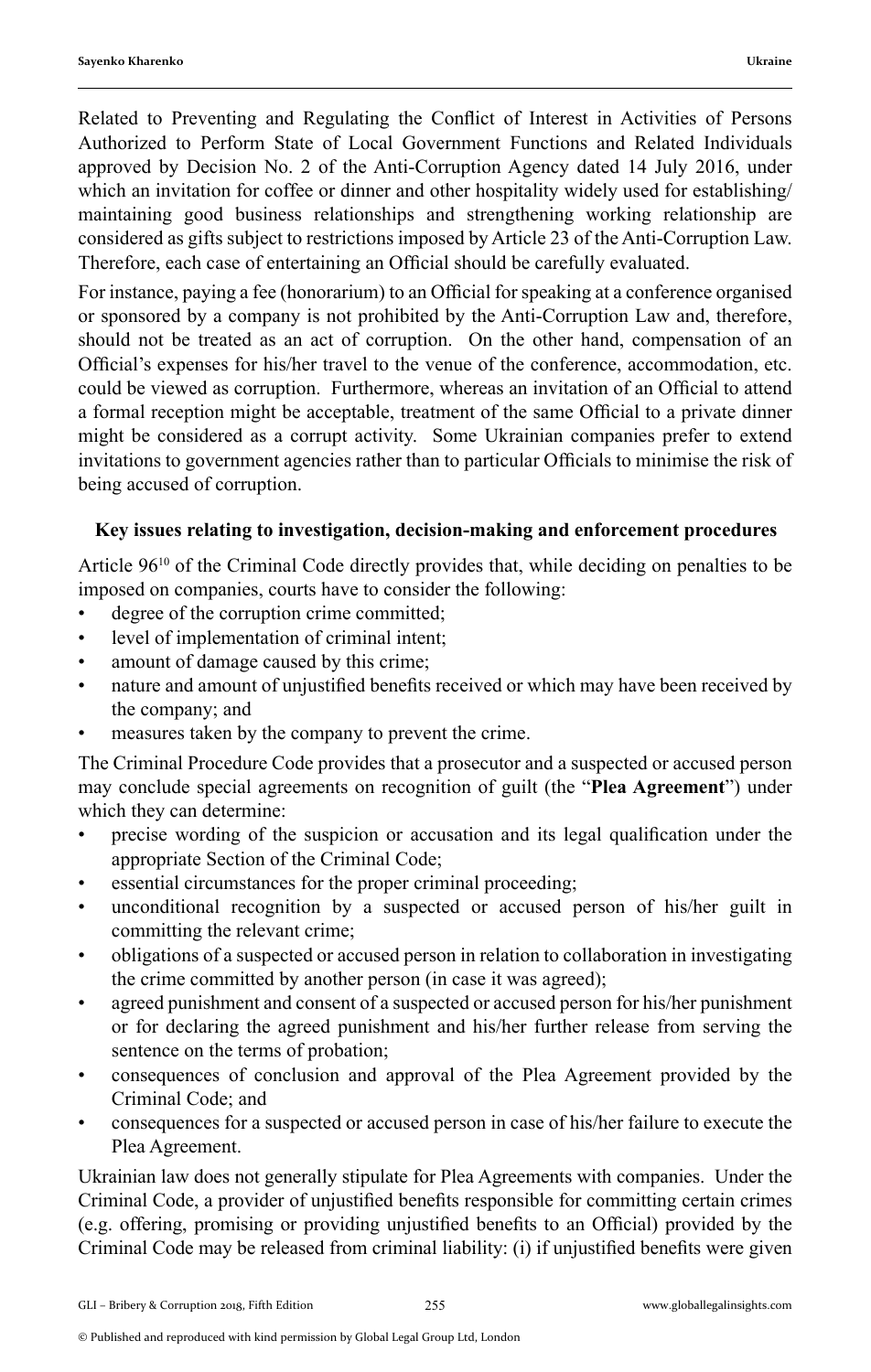due to their extortion; or (ii) in case of his/her voluntary reporting on providing unjustified benefits to the body responsible for commencing criminal proceedings prior to initiation of investigation by such body in respect of the provider of unjustified benefits. This provision of the Criminal Code is widely applied by Ukrainian courts in the abovementioned cases.

In addition to the abovementioned release from criminal liability, the Criminal Code provides for leniency and its conditions (e.g., voluntary compensation of damages, committing a crime under duress or due to a pecuniary or subordination dependence, etc.). These circumstances are evaluated by the court and mentioned in its judgment.

Under the Criminal Code, confession to the commission of a crime, sincere repentance and active assistance in investigation of a crime are considered as defences.

#### **Overview of cross-border issues**

Article 7 of the Criminal Code provides that citizens of Ukraine who have committed crimes abroad shall be held criminally liable under the Criminal Code, unless otherwise provided by the international treaties of Ukraine ratified by the Ukrainian parliament. If such individuals were brought to liability abroad for committing crimes envisaged by the Criminal Code, they may not be brought to criminal liability in Ukraine for these crimes.

Under the general rule stipulated by Article 8 of the Criminal Code, foreigners who do not permanently reside in Ukraine and committed crimes abroad, can be held liable in Ukraine under the Criminal Code in cases provided by the ratified international treaties of Ukraine, or if they committed grave or especially grave crimes against human rights and liberties or interests of Ukraine.

Part 2 of Article 8 provides that foreigners who do not permanently reside in Ukraine can be prosecuted in Ukraine under the Criminal Code if they commit any of the following corruption crimes abroad in complicity with Officials who are nationals of Ukraine:

- accepting an offer or promise, or receiving unjustified benefits by an Official;
- corrupt payment to a Private Company Officer;
- corrupt payment to a Public Services Official;
- offering, promising or providing unjustified benefits to an Official; or
- improper influence.

In addition, such foreigners can be prosecuted in Ukraine under the Criminal Code if they offered, promised or provided unjustified benefits to such Officials, or accepted from them an offer or promise of unjustified benefits, or received such benefits.

Foreign legal entities are not expressly listed in the Criminal Code of Ukraine as subjects of corruption-related crimes (unlike other crimes where foreign entities are expressly listed as potential subjects) and, to our knowledge, there is no case when they were held criminally liable for such crimes in Ukraine.

#### FCPA/UKBA enforcement in Ukraine

To our knowledge, as of today there have been no precedents of the FCPA/UKBA's enforcement in Ukraine. Ukrainian authorities cannot initiate any action in Ukraine under foreign law.

On the other hand, Ukraine is required to provide legal assistance for foreign law enforcement authorities on their request in accordance with a respective international treaty on legal assistance in civil or crime cases ratified by Ukraine. For instance, the Treaty between the U.S. and Ukraine on Mutual Legal Assistance in Criminal Matters, effective as of 27 February 2001, requires Ukrainian government bodies to cooperate with the U.S. authorised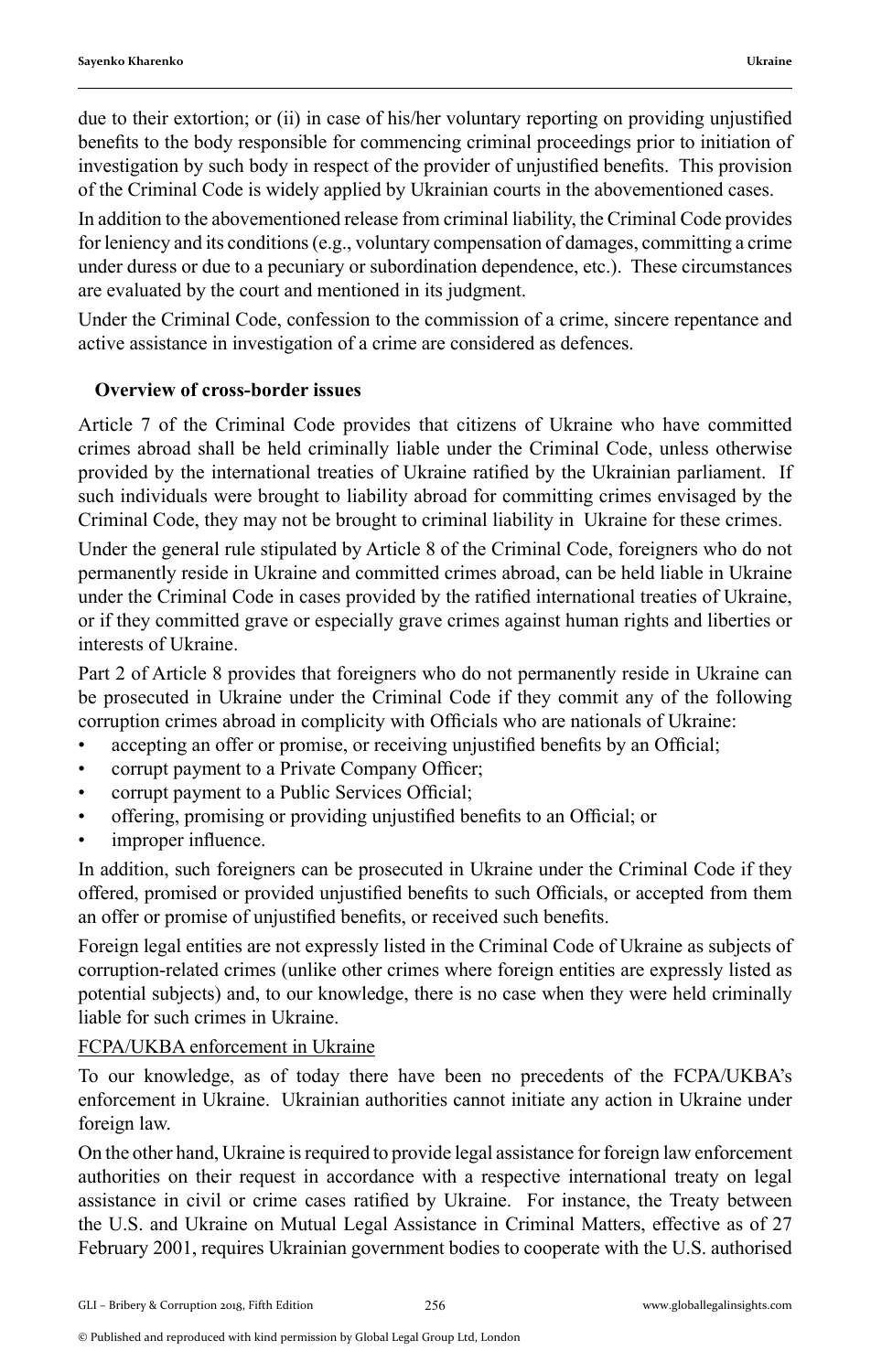agencies by providing legal assistance to the U.S. authorities during ongoing investigations, prosecution or for crime prevention purposes (e.g. to provide copies of publicly accessible documents, to pass requests from the competent U.S. agencies for a potential witness (including an Official) to testify before a U.S. court, etc.). However, during the past few years there have been several FCPA related cases prosecuted by the U.S. Securities and Exchange Commission, in particular cases that involved charges for violation of the FCPA by paying bribes to foreign government officials in Ukraine, $\lambda^2$  and for failing to prevent illicit payments made by a Ukrainian subsidiary of a U.S.-based company to Ukrainian government officials in violation of the  $FCPA$ <sup>3</sup> In addition, the UK Serious Fraud Office is currently investigating possible money laundering arising from suspicions of corruption in Ukraine.<sup>4</sup>

Article 72 of the Anti-Corruption Law provides that the competent Ukrainian agencies can give to/receive from the relevant foreign agencies information, including restricted data, related to preventing and fighting corruption. In addition to that, under Article 11 of the Anti-Corruption Law, the Anti-Corruption Agency is authorised to exchange information with competent authorities of foreign countries and international organisations, as well as cooperate with foreign public agencies, NGOs and international organisations on the matters within the Anti-Corruption Agency's authority. Moreover, the Anti-Corruption Bureau is entitled to conclude agreements with foreign and international law enforcement bodies on cooperation in the matters within its competence and participate in international investigations.

Even though the number of publications on the FCPA and the UKBA and their extraterritorial application has been growing in Ukraine, and more Ukrainian companies and enforcement agencies (especially those dealing with U.S. or UK companies) are aware of the existence of the FCPA and the UKBA and their effect on U.S. and UK companies (their subsidiaries, officers and employees, and agents), based on our observation it rarely influences their business and other decisions.

#### **Corporate liability for bribery and corruption offences**

The Anti-Corruption Law and the Criminal Code provide, among others, that a company may be brought to criminal liability for committing corruption crimes listed in Article 96<sup>3</sup> of the Criminal Code by the company's authorised representative (independently or in complicity with this legal entity) on behalf and in the interests of this company. In such case, according to the Anti-Corruption Law, to identify the reasons for and conditions of committing the crime by this company employee, the company's CEO orders (based on the action of the Anti-Corruption Bureau or the order of the Anti-Corruption Agency) the conduct of an internal compliance investigation.

Criminal liability is introduced only for private companies (i.e. any companies that are not in state or municipal ownership).

A company may be brought to criminal liability for committing the following corruption crimes by the company's authorised representative on behalf and in the interests of this company:

- corrupt payment to a Private Company Officer;
- corrupt payment to a Public Services Official;
- offering, promising or providing unjustified benefits to an Official; or
- improper influence.

Under the Criminal Code, in case the company's authorised representative is found guilty in committing a corruption crime, the company may be ordered to pay a fine in an amount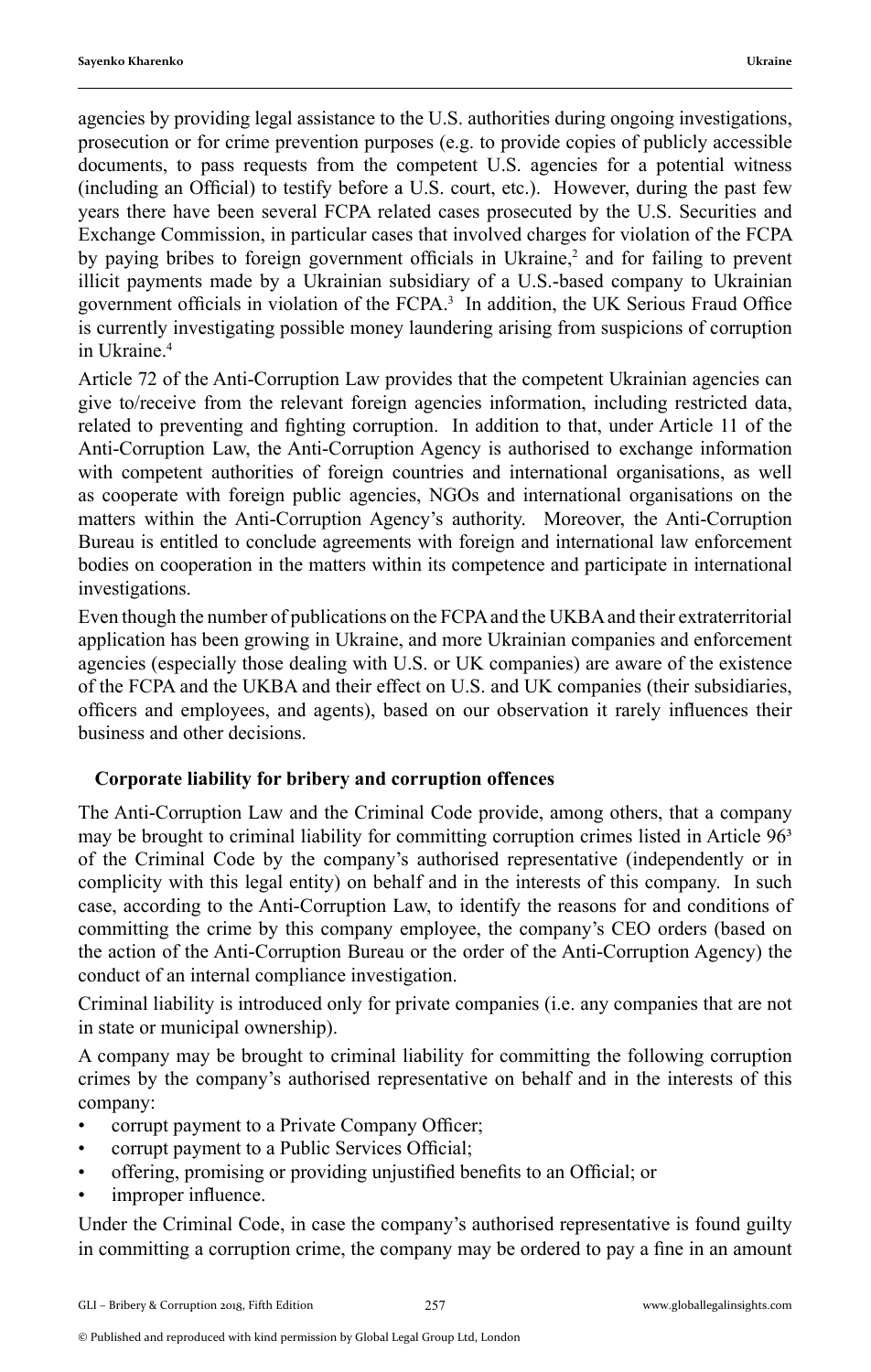ranging from 5,000 to 75,000 tax-exempted incomes (currently being approximately  $\epsilon$ 2,770 to €41,530), depending on the degree of the particular crime committed by the company's authorised representative.

The Anti-Corruption Law gives special attention to preventing corruption in activities of legal entities by dedicating its entire Section X to this issue. In particular, it requires Ukrainian companies to ensure developing and implementing adequate measures for preventing corruption in their activities. It also mandates companies' CEOs and founders (participants) to ensure regular assessment of the corruption risks their companies may face and implementation of relevant anti-corruption measures. A company may engage independent experts to facilitate detection and elimination of corruption risks in the company's activities, including during anti-corruption due diligences.

The Anti-Corruption Law directly imposes the following obligations in the anti-corruption compliance area on all employees of any Ukrainian companies, violation of which (if made part of the employment duties) may result in taking a disciplinary action against guilty employees, up to their dismissal):

- not to commit and not to participate in committing corrupt offences related to the company's activities;
- to refrain from behaving in a manner that might be interpreted as readiness to commit a corruption offence related to the company's activities;
- immediately inform the company's anti-corruption compliance officer, its CEO or founders (shareholders) on the instances of spurring into committing a corruption offence related to the company's activities, as well as about actual commitment of corruption or corruption-related offences by other company employees or by other persons; and
- immediately inform the company's anti-corruption compliance officer, its CEO or founders (shareholders) of any actual or potential conflicts of interest.

The Anti-Corruption Law introduces the notions of the anti-corruption compliance programme of a legal entity and an anti-corruption compliance officer of a company.

Based on the above, introduction and effective implementation by Ukrainian companies of sound corporate anti-corruption programmes (including adoption by them of sophisticated anti-corruption policies/regulations) may mitigate the risk of potential criminal liability of these companies for corruption offences committed by their officers and other authorised representatives.

#### **Proposed reforms / The year ahead**

The Anti-Corruption Law is more consistent and clear in comparison to the earlier legislation, and generally seems to conform to international best practices. However, the Ukrainian anti-corruption legislative, regulatory and law enforcement environment still needs significant improvement to fully meet the international standards.

In general, many anti-corruption legislative initiatives introduced in 2015–2016 were implemented during the last year, and most of the national anti-corruption bodies have now been formed.

It is expected that the year ahead will be marked by the following:

- Ukrainian anti-corruption legislation will continue to change  $(e.g., two bills aimed at$ increasing transparency and publicity in activities on NGOs have been recently initiated by President Poroshenko and submitted to the parliament).
- Various national bodies tasked with preventing and fighting corruption will start to cooperate and this cooperation will bring long-awaited results.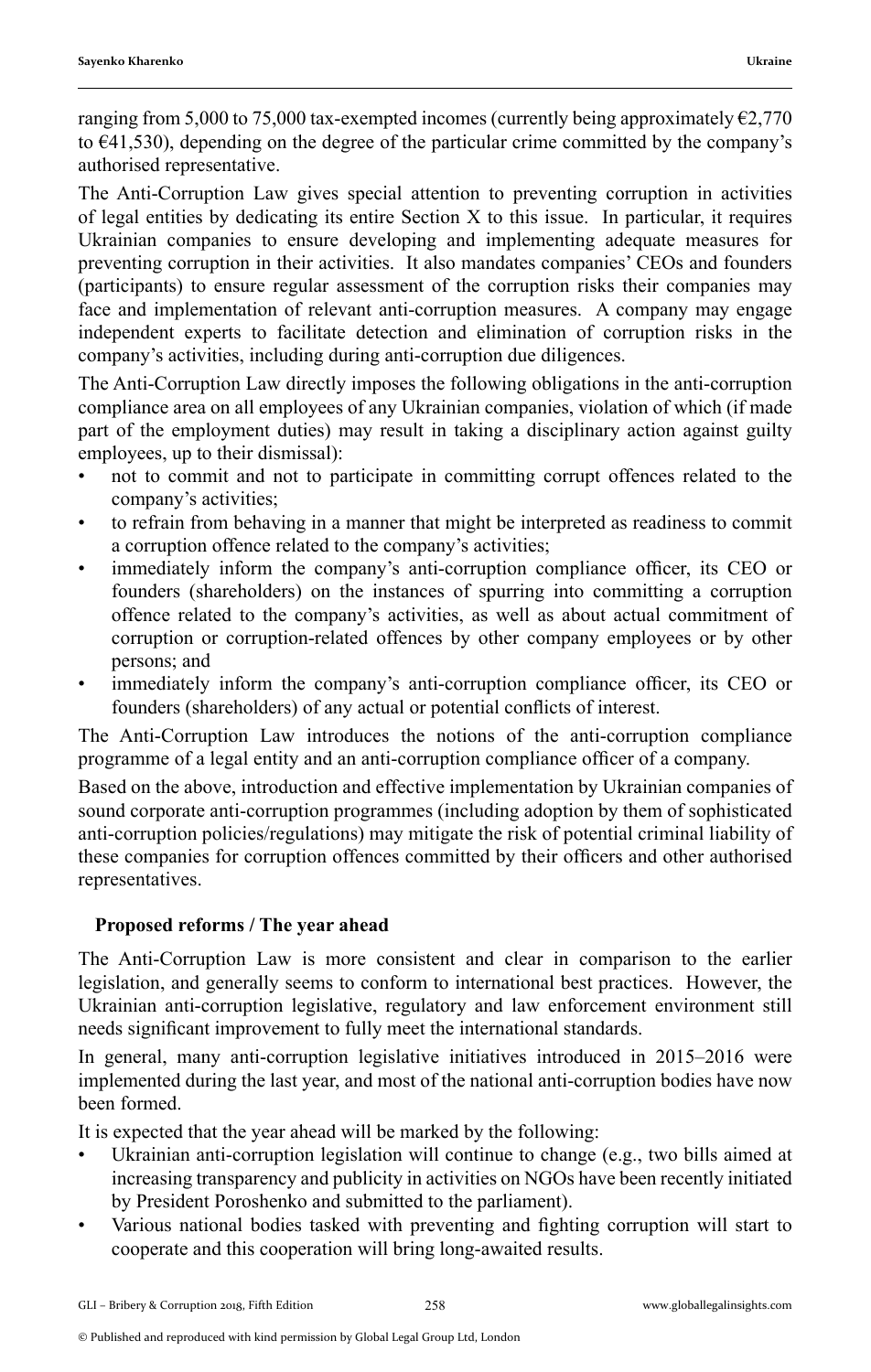- Significant and policy-shaping cases can be prosecuted/initiated and awarded punishments will be adequate to the gravity of a particular corruption/corruptionrelated office.
- All state bodies will adopt their anti-corruption compliance programmes.
- Serious compliance initiatives (launching/amending anti-corruption compliance programmes, assessing corruption risks, conducting internal compliance investigations, etc.) of Ukrainian companies can take place.

\* \* \*

#### **Endnotes**

- 1. Corrupt payment ('*підкуп*', in Ukrainian) is formally called in English 'commercial bribery'. For the purposes of this chapter, it was decided to replace it with the term 'corrupt payment' to avoid confusion with the term 'bribery', which was eliminated from Ukrainian law in 2013.
- 2. https://www.sec.gov/news/pressrelease/2016-277.html.
- 3. https://www.sec.gov/News/PressRelease/Detail/PressRelease/1370540535139.
- 4. https://www.sfo.gov.uk/cases/ukraine-money-laundering-investigation/.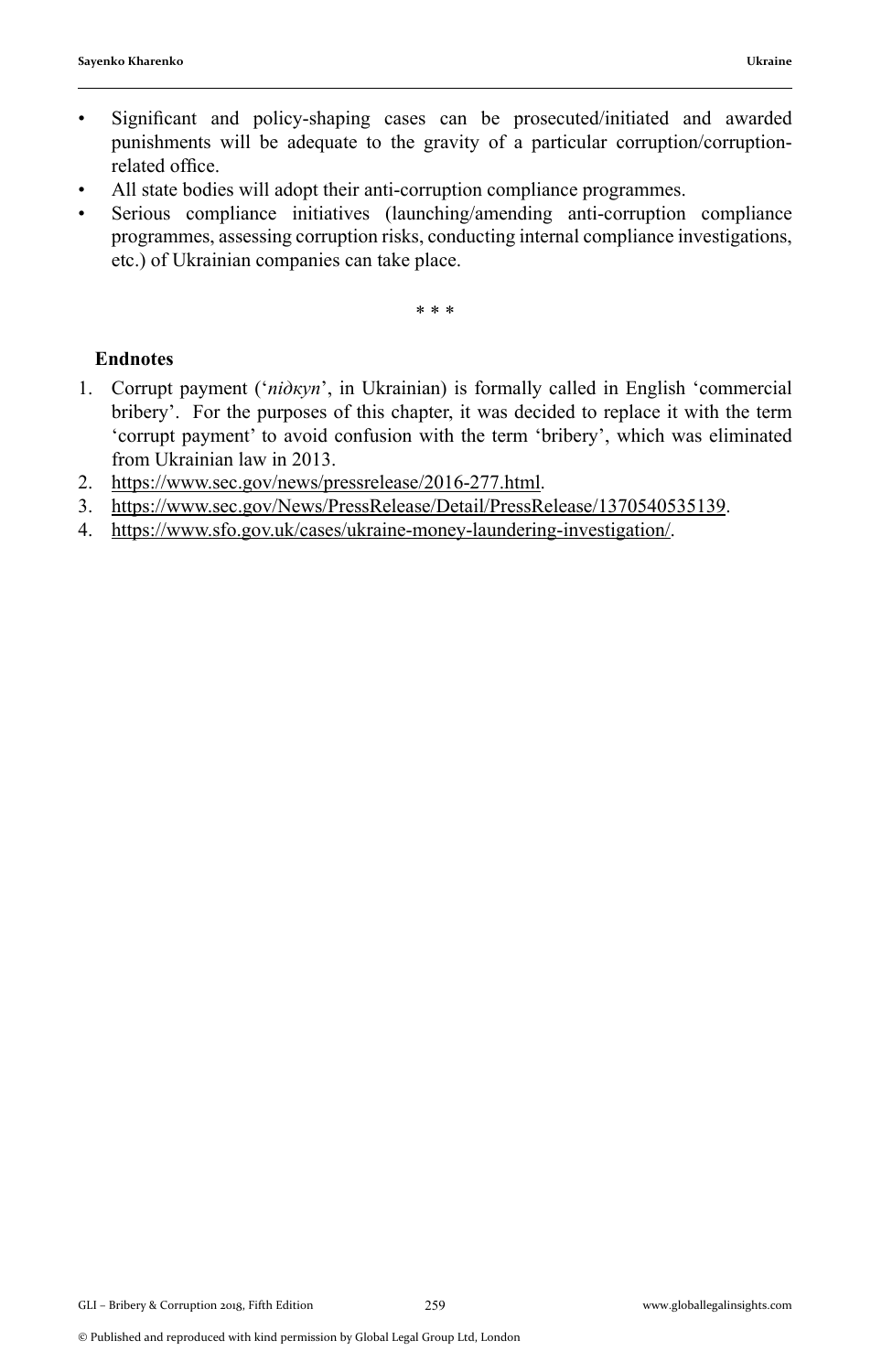

#### **Dr Svitlana Kheda**

#### **Tel: +380 50 410 0259 / Email: skheda@sk.ua**

Svitlana Kheda (LL.M., Ph.D.) is a counsel heading the firm's labour and compliance practice and the anti-corruption/anti-bribery practice group.

Svitlana has over 20 years of professional experience in Ukraine and the U.S., advising clients on a wide range of sophisticated issues in the area of anti-corruption/anti-bribery legislation and compliance. She is known for her state-of-the-art, business-oriented and user-friendly work in this area. Dr Kheda is an internationally recognised expert in anti-corruption/anti-bribery compliance. She speaks and publishes extensively (in Ukraine and abroad) on the specifics of the Ukrainian anti-corruption legislative and regulatory environment. Dr Kheda is a member of the Society of Corporate Compliance and Ethics (USA) and regularly attends FCPA/UKBA training in the U.S. and Europe. Svitlana advises the Ukrainian parliamentary committee on preventing and fighting corruption and is an expert on anti-corruption legislation of the PolitEyes project on assessment and defence of legislative initiatives.

Most recently, Dr Kheda was recognised among the leading lawyers by *Best Lawyers International 2018.* She is also recommended as one of the top lawyers in Ukraine by *Chambers Europe 2017*, *Ukrainian Law Firms 2017*, and *Client's Choice: TOP-100 Lawyers in Ukraine 2017*.

### Sayenko Kharenko

10 Muzeyny Provulok, Kyiv 01001, Ukraine Tel: +380 44 499 6000 / Fax: +380 44 499 6250 / URL: www.sk.ua